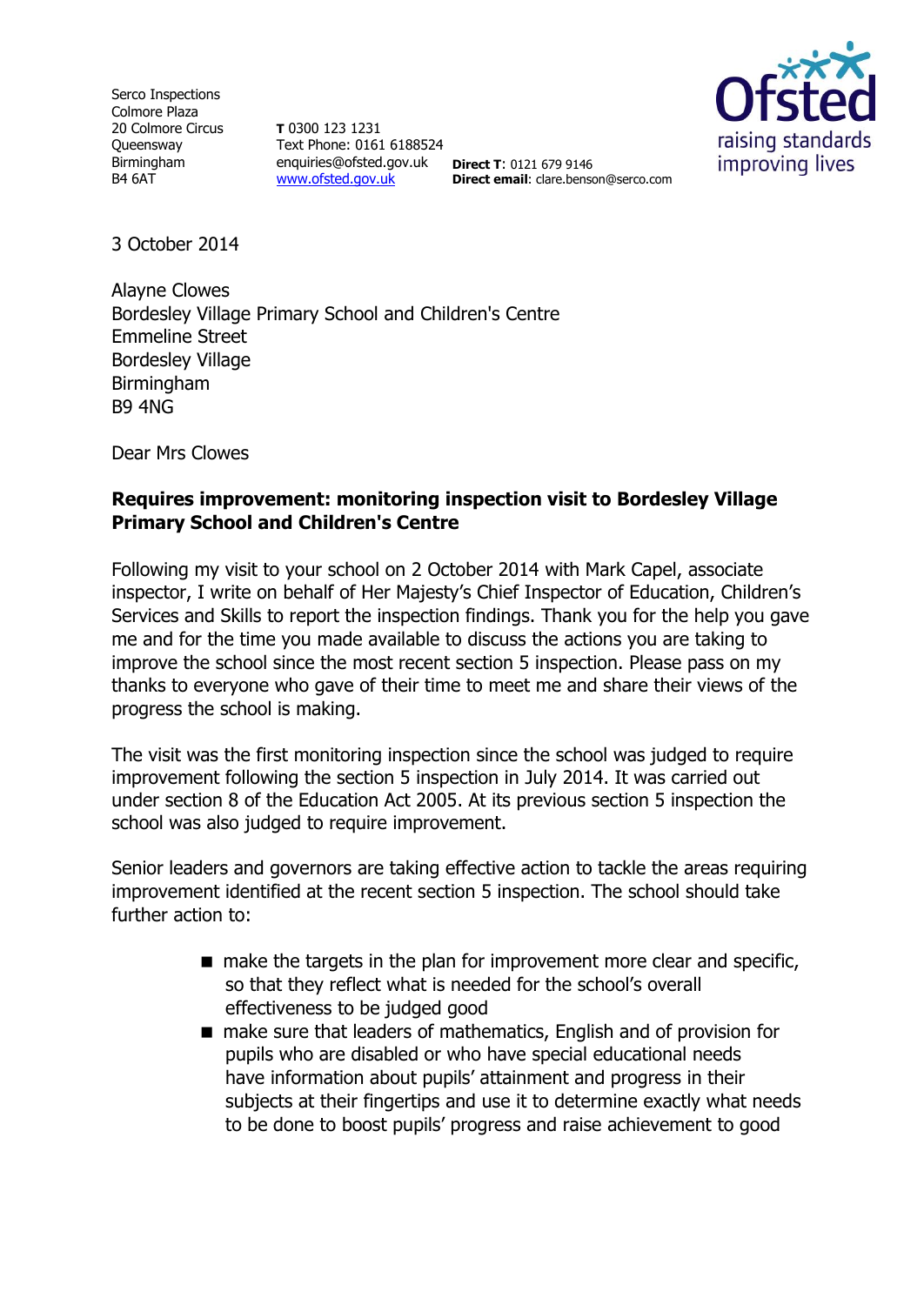

# **Evidence**

During the inspection, I held meetings with you and the deputy headteacher, subject leaders for mathematics and English, the coordinator of provision for pupils who have special educational needs, the chair of the governing body and a representative of the local authority to discuss the action taken since the last inspection. The school's improvement plan was evaluated.

# **Context**

Five new members of teaching staff, including three newly qualified teachers, started work at Bordesley Village in September.

# **Main findings**

You and the staff and governors understand the reasons that the school was judged to require improvement for a second time. Nevertheless, improvements had been made and these are highlighted in the inspection report. You have not wasted time in beginning to tackle remaining weaknesses. For example, you quickly provided support and guidance for the leadership of provision for disabled pupils and those who have special educational needs. The leader has already taken steps to strengthen procedures and to inform teachers of changes to practice. You have also implemented new initiatives to boost attendance and to further improve the quality of teaching.

Your action plan covers the three areas highlighted in the inspection report as needing improvement. You have set out in some detail the actions that will be taken in each aspect. The actions are appropriate. The plan makes clear that speeding up the progress made by pupils, including those who have special educational needs, is the prime purpose. You have also set 'milestones' for pupils' progress for each term so that the rate of forward momentum can be checked. You are intending to measure the progress all pupils make across the school this year in terms of average points. We discussed whether this is appropriate for pupils not in Years 2 or 6, who are following the new national curriculum. You intend to keep this under review as you move towards assessment without National Curriculum levels. Average points scores do not tell the whole story and can mask underperformance. It would be useful to supplement the milestones with targets expressed in terms of the proportion of the pupils in Year 6 who will make or exceed the progress expected of them.

The target for good or better teaching in the plan is 90%. However, the criteria for good teaching in the *School Inspection Handbook* direct inspectors to look for teaching that is 'consistently good'. This is because teaching is judged by its impact on pupils' learning and progress over time. Your target should be revised to reflect this.